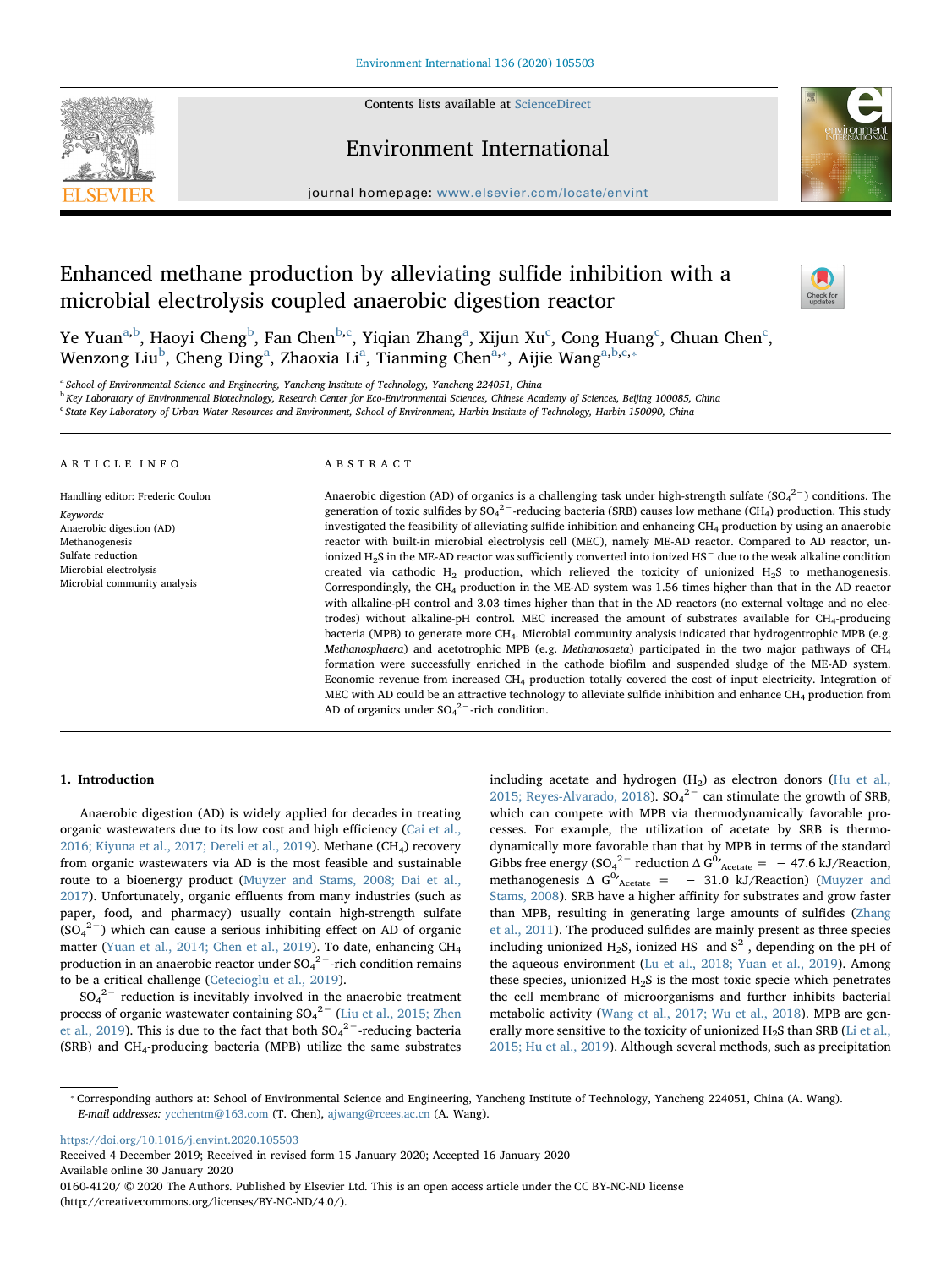with metal ion, pH control with alkali, SRB inhibition with molybdate, can be used to decrease unionized H2S, the operational costs are too high for a long-term operation ([Sabumon, 2008; Zhang et al., 2011](#page-9-4)). Elevating pH by adding alkali is commonly employed sulfide inhibition control method. The unionized  $H_2S$  can be converted into the ionized form under alkaline conditions [\(Wu et al., 2018](#page-9-5)). At pH of 6, most of the sulfides are in the form of unionized H<sub>2</sub>S, while at pH of 8 most is present in the ionized HS– [\(McCartney and Oleszkiewicz, 1991](#page-9-6)). MPB are capable to grow well in weak alkaline conditions with pH ranging from 7.5 to 8.5 ([Yuan et al., 2014\)](#page-9-1). Therefore, one underlying principle for enhancing  $CH_4$  production is via the pH regulation to alleviate sulfide inhibition in the anaerobic reactor.

Recent studies have suggested that microbial electrolysis cell (MEC) could simultaneously generate H<sub>2</sub> and alkali (OH<sup>-</sup>) [\(Wang et al., 2017;](#page-9-3) [Cai et al., 2018; Blázquez et al., 2019; Miller et al., 2019\)](#page-9-3). In MECs, the anode oxidizes organic matter to electrons and transfers electrons to the cathode, where they reduce the protons  $(H<sup>+</sup>)$  to  $H<sub>2</sub>$  ([Bond et al., 2002;](#page-8-6) [Lu et al., 2012; Park et al., 2019](#page-8-6)). At the anode, almost all kinds of organic matters, such as volatile fatty acids (VFAs), carbohydrates and alcohols, can be used directly by exoelectrogens for electrohydrogenesis ([Cheng and Logan, 2007; Lu et al., 2012; Zou et al., 2017\)](#page-8-7). At the cathode,  $H_2$  production consumes  $H^+$  constantly and further increases the pH [\(Coma et al., 2013; Luo et al., 2014; Blázquez et al., 2016](#page-8-8)). Meanwhile,  $H_2O$  itself will become the source of  $H^+$  with the pH exceeding 5.0, resulting in OH<sup>−</sup> generation as the conjugate-base product after electron transfer [\(Conway and Tilak, 2002\)](#page-8-9). Therefore, MEC may be a promising alternative to alkali addition for alleviating sulfide inhibition in the AD process. Recently, integrated reactors coupling MEC with AD were employed to efficiently enhance CH<sub>4</sub> production [\(Zhao](#page-9-7) [et al., 2015; Liu et al., 2016; Cai et al., 2016, 2018](#page-9-7)). The H2 produced at the cathode is the preferred substrate for CH4 production in the AD process. To date, the integration of MEC in AD for alleviating sulfide inhibition and enhancing  $CH_4$  production has not been studied.

Hence, we propose this novel process for alleviating sulfide inhibition and enhancing CH4 production using a sleeve-type anaerobic reactor with built-in MEC, namely ME-AD system. The objectives of this research are (i) to demonstrate the integration of MEC in AD is capable of efficiently alleviating sulfide inhibition and enhancing  $CH<sub>4</sub>$  production, (ii) to understand the differences in microbial communities of the reactors with and without MEC, and (iii) to investigate substrates balance and energy input in terms of electricity in the ME-AD system.

### 2. Material and methods

### 2.1. Reactor, inoculum, and medium

The lab-scale ME-AD reactor was constructed as a sleeve-type AD reactor with built-in MEC, which was separated by cation exchange membrane (CEM, Ultrex CMI-7000, Membranes International, USA) into anode chamber and cathode chamber ([Fig. 1](#page-1-0)). The inner wall cylinder was full of circular holes with a diameter of 5 mm. The anode was placed in the outer cylinder and the cathode was in the inner cylinder to achieve functional division. The total volume of the reactor was 1.3 L, including 0.7 L of inner and 0.6 L of outer. The anode and cathode were made of carbon felt (Jilin Carbon Plant, China) and placed close to cylinder wall. The cathode was covered with a Pt catalyst layer (0.5 mg-Pt/cm<sup>2</sup>) on one side. The inner cylinder as the AD zone was used to hold anaerobic sludge and cathode for treating organic wastewater containing  ${SO_4}^{2-}$ . The anode in the outer cylinder used organic solution to generate electrons and  $H^+$ , while, with input of electrical energy, the cathode in the AD cylinder generated  $H_2$  and OH−. The produced sulfide was converted into ionized HS– with the generation of OH<sup>−</sup>, resulting in unionized H2S below the threshold of methanogenesis inhibition. The produced  $H_2$  could increase the amount of substrates available for the AD zone.

The ME-ADO reactor was conducted synchronously with an open

<span id="page-1-0"></span>

Fig. 1. Schematic diagram of the lab-scale ME-AD reactor.

circuit. For the AD reactor, the anode and cathode were replaced with the same volume of a rubber sheet. The anode, cathode and the reference electrode were connected to a data acquisition (Keithley 2700, USA) with external resistance of 10 Ω. An inserted Ag/AgCl reference electrode was placed in the reactor near to the cathode for potential measurement. The potential control was performed using a CHI-660D potentiostat (CH Instruments, Austin, Texas, U.S.). All potentials were reported with respect to standard hydrogen electrode (SHE). A gaswashing device collected the H2S gas generated at the top of the AD chamber. The gas production rate was measured in a wet gas meter (Shinagawa WS-1A, Japan). A magnetic stirrer (Jingzao KMS-171E, China) was used to provide gentle mixing (40 rpm) and constant temperature (35  $\pm$  1 °C) for each reactor.

The anaerobic sludge as inoculum was collected from an anaerobic tank of ChengDong Wastewater Treatment Plant, Yancheng, China. The inner cylinder of each reactor was inoculated with 0.3 L of inoculum with volatile suspended solids (VSS) of 6.6 g/L (VSS/total suspended solids (TSS) =  $0.86$ ). The inner and outer cylinders were filled with  $0.3$ L of AD medium and 0.6 L of anodic medium, respectively. Acetate was used as the model substrate in both cylinders of the reactors. The sodium acetate and sodium sulfate were added into oxygen-free deionized water to prepare desired chemical oxygen demand (COD) and  $SO_4^2$ <sup>-</sup> concentrations of the AD medium. After mixing well with the inoculum, the COD of the AD medium was fixed at 3000 mg/L and  $SO_4^2$ <sup>-</sup> was set to 1500 mg/L, resulting in a COD/SO<sub>4</sub><sup>2-</sup> ratio of 2:1. Many previous studies suggested that methanogenesis could be inhibited by high sulfide concentration at  $\text{COD/SO}_4^2$ <sup>2</sup> < 10 [\(Sabumon, 2008; Zhang et al.,](#page-9-4) [2011; Li et al., 2015](#page-9-4)). The COD/SO $4^{2-}$  ratio of 2:1 could seriously cause methanogenesis inhibition due to the toxicity of sulfides and the substrates competition of sulfidogenesis [\(Sabumon, 2008; Lu et al., 2016;](#page-9-4) [Zeng et al., 2019\)](#page-9-4). The trace element solution was added into the AD medium described by [Chen et al. \(2009\).](#page-8-10) The anodic medium was prepared by supplementing sodium acetate to obtain a COD concentration of 1000 mg/L. The initial pH of AD and anodic medium was adjusted to 7.0. The AD and anodic medium were added with a 100 mM buffer solution (9.16 g/L Na<sub>2</sub>HPO<sub>4</sub>, 4.9 g/L NaH<sub>2</sub>PO<sub>4</sub>·H<sub>2</sub>O, 0.31 g/L NH4Cl, 0.13 g/L KCl). The AD and anodic medium were purged with nitrogen gas for 10 min to remove dissolved oxygen before being respectively introduced into the inner and outer cylinders.

### 2.2. Reactors operation

Four reactors were operated in the conditions as shown in [Table 1](#page-2-0). One reactor with built-in MEC (ME-AD) was operated with the cathode potential controlling at −0.8 V. One reactor (ME-ADO) was operated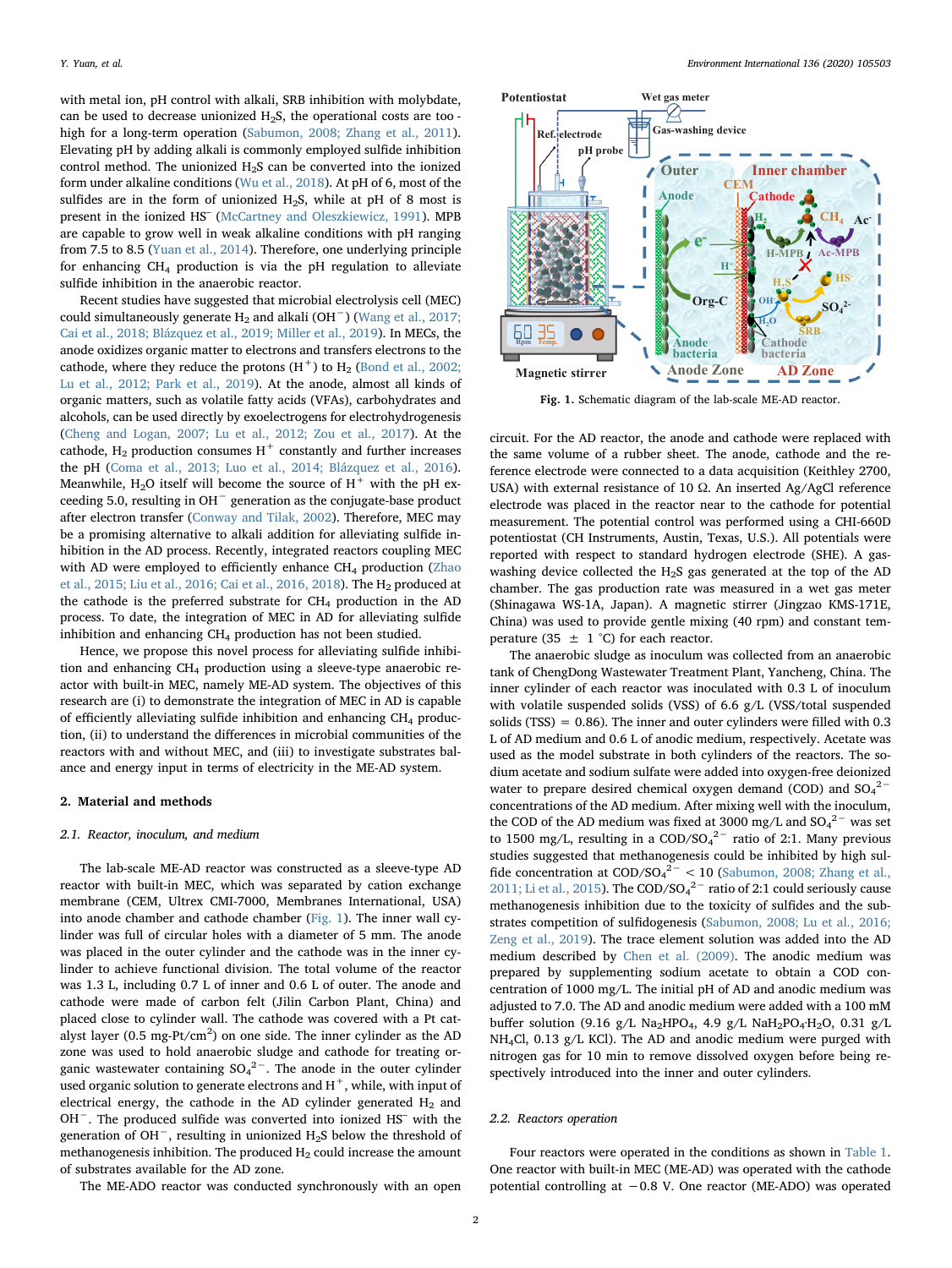### <span id="page-2-0"></span>Table 1

Operating conditions of each reactor.

| Reactor                                                    | ME-AD       | ME-ADO | AD | ADC. |
|------------------------------------------------------------|-------------|--------|----|------|
| pH control<br>Electrode materials<br>Cathode potential (V) | a<br>$-0.8$ | а      |    | 8.0  |

<sup>a</sup>Reactor was equipped with carbon belt.

<sup>b</sup>Reactor was equipped with rubber sheet.

with electrodes and an open circuit. Two reactors (AD and ADC) were operated without electrodes. The pH of ME-AD, ME-ADO and AD reactors were measured but not controlled, while the ADC reactor was automatically controlled at pH of 8.0.

To start-up the bioanode for the ME-AD reactor, the anode was set at 0 V to cultivate electroactive bacteria oxidizing acetate. After operating for 30 days, the bioanode potential reached around −0.35 V under circuit-opening conditions, and the cultivation of the bioanode was regarded to be completed ([Wang et al., 2009b\)](#page-9-8). After that, the cathode potential of the ME-AD reactor was controlled at −0.80 V. Each batch test was repeated three times.

# 2.3. Analytical methods

The  $SO_4^2$ <sup>-</sup> in liquor samples following 0.45  $\mu$ m filtration were measured by an ion chromatography (Dionex ICS-3000, USA) equipped with an Ion-Pac AS4A-SC column. The dissolved sulfide in the aqueous phase including unionized H<sub>2</sub>S, HS<sup> $-$ </sup> and S<sup>2</sup><sup> $-$ </sup> were determined using the methylene blue method ([APHA, 2012](#page-8-11)). Unionized  $H_2S$  was calculated based on the following equation: total sulfide/ $(1+(K1/10^{-pH}))$ ([Speece, 1996](#page-9-9)), where K1 is the first ionization constant of  $H_2S$ , which is equal to 10−6.83 (35 °C). The dissolved sulfide can interfere with the COD measurement of liquor samples. Before COD measurements, liquor samples were adjusted to pH of 2.0 with  $H_2SO_4$  and then were purged with  $N_2$  for 10 min to removal  $H_2S$  ([Sahinkaya et al., 2018; Yuan et al.,](#page-9-10) [2019\)](#page-9-10). The TSS, VSS, and COD were analyzed according to standard methods [\(APHA, 2012\)](#page-8-11). Acetate concentration was measured by a gas chromatograph (Shimadzu GC-2010 Plus, Japan) equipped with an Agilent GS-GASPRO column. The pH was analyzed by a pH meter (Mettler-Toledo FE20, China). The compositions of gas (CH<sub>4</sub> and H<sub>2</sub>) were measured using a gas chromatography (Agilent 6890, USA) equipped with an Agilent 19091P-MS4 column. For COD mass balance, the CH<sub>4</sub> could be normalized to a COD amount by 0.35 L CH<sub>4</sub> = 1 g COD [\(Gianico et al., 2013](#page-8-12)). Voltage and current were recorded using a multimeter (Keithley 2700, USA). Volumetric current density was calculated by the average current in each hour. Coulombic efficiency was calculated by using the equation described by [Feng et al. \(2015\)](#page-8-13). The bioelectroactivity of the cathode in the ME-AD was examined by polarization curves. A cathode was as a control in the same ME-AD reactor with anodic and cathodic medium but without inoculum. The cathode potential was set from  $-0.7$  V to  $-1.0$  V with steps of 0.05 V. The current density was recorded per minute at each potential and was plotted in the polarization curve.

### 2.4. Microbial community analysis

Microbial community analysis was performed using eight biomass samples, namely AD sludge, ME-ADO sludge, ME-AD sludge, ADC sludge, cathode biofilm in ME-ADO and ME-AD, anode biofilm in ME-ADO and ME-AD. All these biomass samples were collected at the end of the experiment. Sampling was repeated three times. The details for the DNA extraction, PCR amplification, Illumina MiSeq sequencing, and data analysis are available in the Supplemental Material (Part 1).

### 3. Results and discussion

# 3.1. The role of MEC in AD for alleviating sulfide inhibition and enhancing CH<sub>4</sub> production

# 3.1.1.  $SO_4^2$ <sup>-</sup> reduction, unionized H<sub>2</sub>S, and pH variation

The  $SO_4^2$ <sup>-</sup> reduction, unionized H<sub>2</sub>S, and pH variation were first investigated in three reactors (ME-AD, ME-ADO, AD) without pH-control.  $SO_4^2$ <sup>-</sup> removal efficiency in ME-AD (92  $\pm$  2.4%) was close to that in ME-ADO (91  $\pm$  1.9%) and that in AD (91.5  $\pm$  1.7%), which showed that there were no significant differences in  $SO_4^2$ <sup>-</sup> reduction among the three reactors ([Fig. 2](#page-3-0)a). The total sulfide in all reactors reached up to around 450 mg-S/L. However, unionized H<sub>2</sub>S and pH variation showed notable differences between reactors with and without the supplied electrical energy. A conventional anaerobic reactor at under  $SO_4^2$ <sup>-</sup>-rich condition usually generates more unionized  $H<sub>2</sub>S$  [\(Zhang et al., 2012](#page-9-11)). However, unionized  $H<sub>2</sub>S$  in ME-AD  $(24 \pm 3.7 \text{ mg-S/L})$  was much lower than that in ME-ADO  $(156 \pm 4.2 \text{ mg-S/L})$  and that in AD  $(159 \pm 5.3 \text{ mg-S/L})$  [\(Fig. 2b](#page-3-0)). The lower amount of unionized  $H_2S$  in ME-AD might be attributed to the differences in pH values. The pH in ME-AD had increased to 8.1  $\pm$  0.2 during the three cycles, while the pH in ME-ADO and AD was below 7.4  $\pm$  0.2 (the initial pH of three reactors was 7.0  $\pm$  0.1) [\(Fig. 2c](#page-3-0)). The pH variation showed that weak alkaline conditions occurred in ME-AD, which was attributed to protons consumption and OH<sup>−</sup> generation at the cathode ([Liang et al., 2013; Luo et al., 2014; Blázquez et al.,](#page-8-14) [2016\)](#page-8-14). The performance of ME-AD was also compared to an additional anaerobic reactor (ADC) without electrodes but with controlling pH at 8.0  $\pm$  0.1. The SO<sub>4</sub><sup>2-</sup> reduction and unionized H<sub>2</sub>S variation in ME-AD were similar to those in ADC, indicating that MEC could replace alkaline-pH control in an anaerobic reactor for reducing unionized  $H_2S$ .

The toxicity of unionized  $H_2S$  could inhibit the methanogenesis process ([Chen et al., 2019](#page-8-15)). In our study, the unionized  $H_2S$  was as high as 150 mg-S/L in ME-ADO and AD might have a significant inhibiting effect on methanogenesis, but had little influence on sulfidogenesis. This result was consistent with the pervious findings ([Jing et al., 2013](#page-8-16)). CH<sub>4</sub> formation from a conventional anaerobic reactor was inhibited by 50% with the unionized  $H_2S$  exceeding 50 mg-S/L ([Stucki et al., 1993;](#page-9-12) [Li et al., 2015\)](#page-9-12). [Paula and Foresti \(2009\)](#page-9-13) found that the ionized HS– of 500 mg-S/L showed no inhibiting effect on methanogenesis processes. When the pH was about 8, virtually all sulfides were in the ionized HS<sup>-</sup> form [\(Sabumon, 2008; Luo et al., 2014; Yuan et al., 2019\)](#page-9-4). Methanogenesis could remain steady in AD process at high pH and total sulfide (mainly ionized HS– ) concentration, but decrease at low pH as the total sulfide (mainly unionized  $H_2S$ ) concentration increased [\(McCartney](#page-9-6) [and Oleszkiewicz, 1991\)](#page-9-6). It was found that the  $CH_4$  production was not influenced by total sulfide concentration of 450 mg-S/L at alkaline pH of 8.5 [\(Yuan et al., 2014, 2019\)](#page-9-1). These results indicated that the MEC could create weak alkaline conditions for alleviating unionized  $H_2S$ inhibition in the anaerobic reactor.

### 3.1.2. CH<sub>4</sub> production and acetate removal

The CH4 production and acetate removal were investigated in three reactors (ME-AD, ME-ADO and AD) without pH-control and one reactor (ADC) with pH-control ([Fig. 2](#page-3-0)d–f). The acetate removal including  $\alpha$  acetate<sub>inner</sub> in inner cylinder and  $\alpha$  acetate<sub>outer</sub> in outer cylinder was examined in these reactors. The  $CH_4$  production and acetate<sub>inner</sub> removal in these reactors increased with time during the three cycles. However, both  $CH_4$  production and acetate<sub>inner</sub> removal were obviously suppressed in ME-ADO and AD compared to ADC [\(Fig. 2](#page-3-0) d and e), possibly due to the inhibitory effect of high unionized  $H_2S$  on microbial activity of MPB [\(Lu et al., 2016; Cetecioglu et al., 2019\)](#page-8-17). Apart from high sulfide, there were no other inhibitors (e.g. high ammonia, accumulated VFAs, and deleterious metal ions) affecting on the AD process in these reactors. The maximum cumulative  $CH<sub>4</sub>$  production was  $0.91 \pm 0.13 \text{ m}^3\text{-} \text{CH}_4/\text{m}_{\text{reactor}}^3$  in ME-AD during the cycle II, which was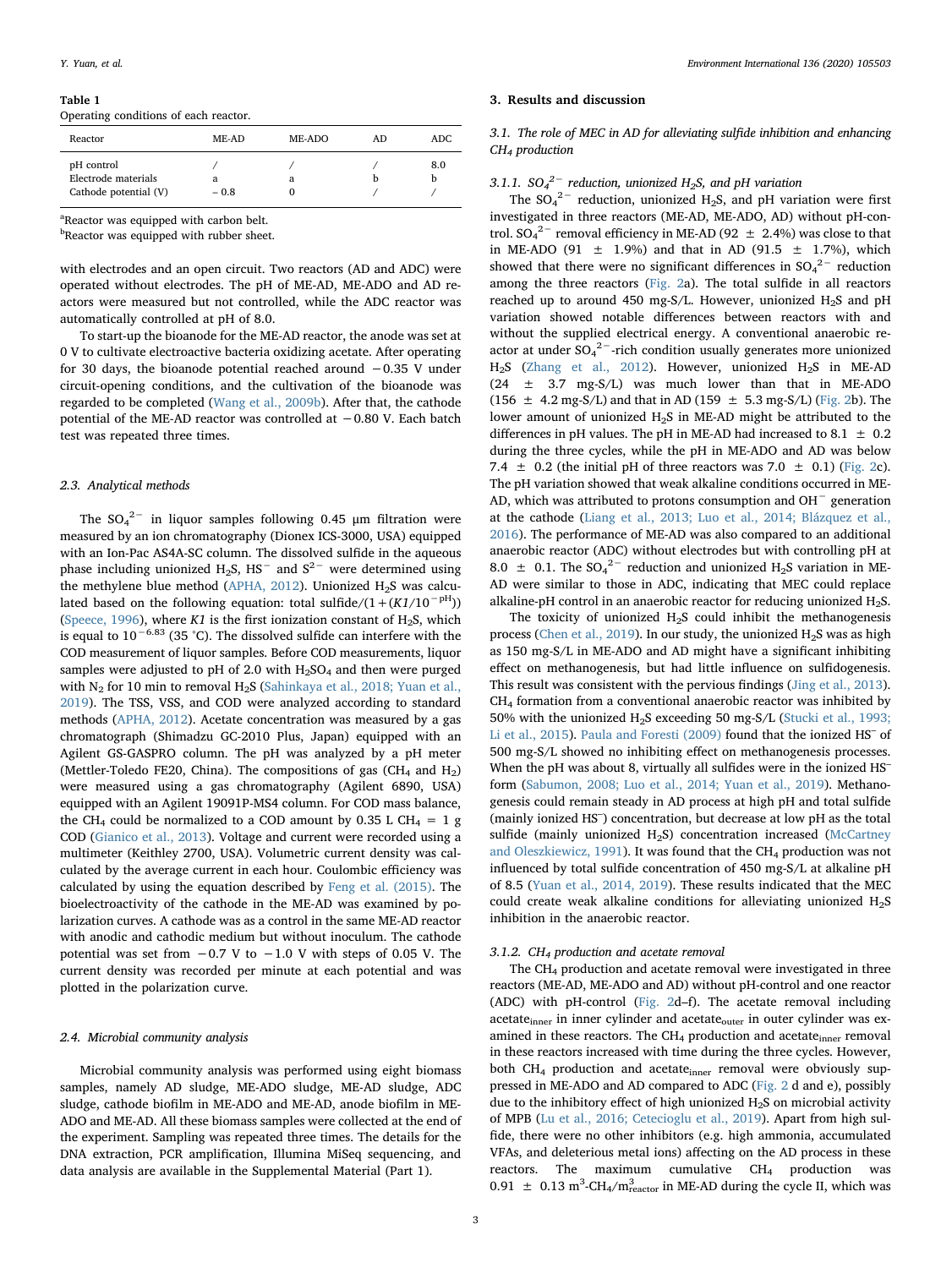<span id="page-3-0"></span>

Fig. 2. The SO<sub>4</sub><sup>2</sup> reduction, unionized H<sub>2</sub>S, pH variation, CH<sub>4</sub> production and acetate removal of different reactors during three consecutive cycles. (a) SO<sub>4</sub><sup>2</sup>-S removal efficiency; (b) unionized H<sub>2</sub>S concentration; (c) pH variation; (d) cumulative CH<sub>4</sub> production; (e) acetate<sub>inner</sub> removal; (f) acetate<sub>outer</sub> removal.

 $3.03 \pm 0.89$  times higher than that in ME-ADO and was  $3.25 \pm 0.32$ times higher than that in AD [\(Fig. 2](#page-3-0)d). The acetate $_{inner}$  removal in ME-AD (86  $\pm$  3.4%) was 1.47–1.56 times higher than that (57  $\pm$  4.6%) in ME-ADO and that in AD (55  $\pm$  2.6%) ([Fig. 2e](#page-3-0)). These results

confirmed that both  $CH_4$  production and acetate $_{\rm inner}$  removal occurred in ME-AD without sulfide inhibition.

The potential of  $CH_4$  production in ME-AD was comparable with that in ADC. The acetate<sub>inner</sub> removal was greater than 80% in both ME-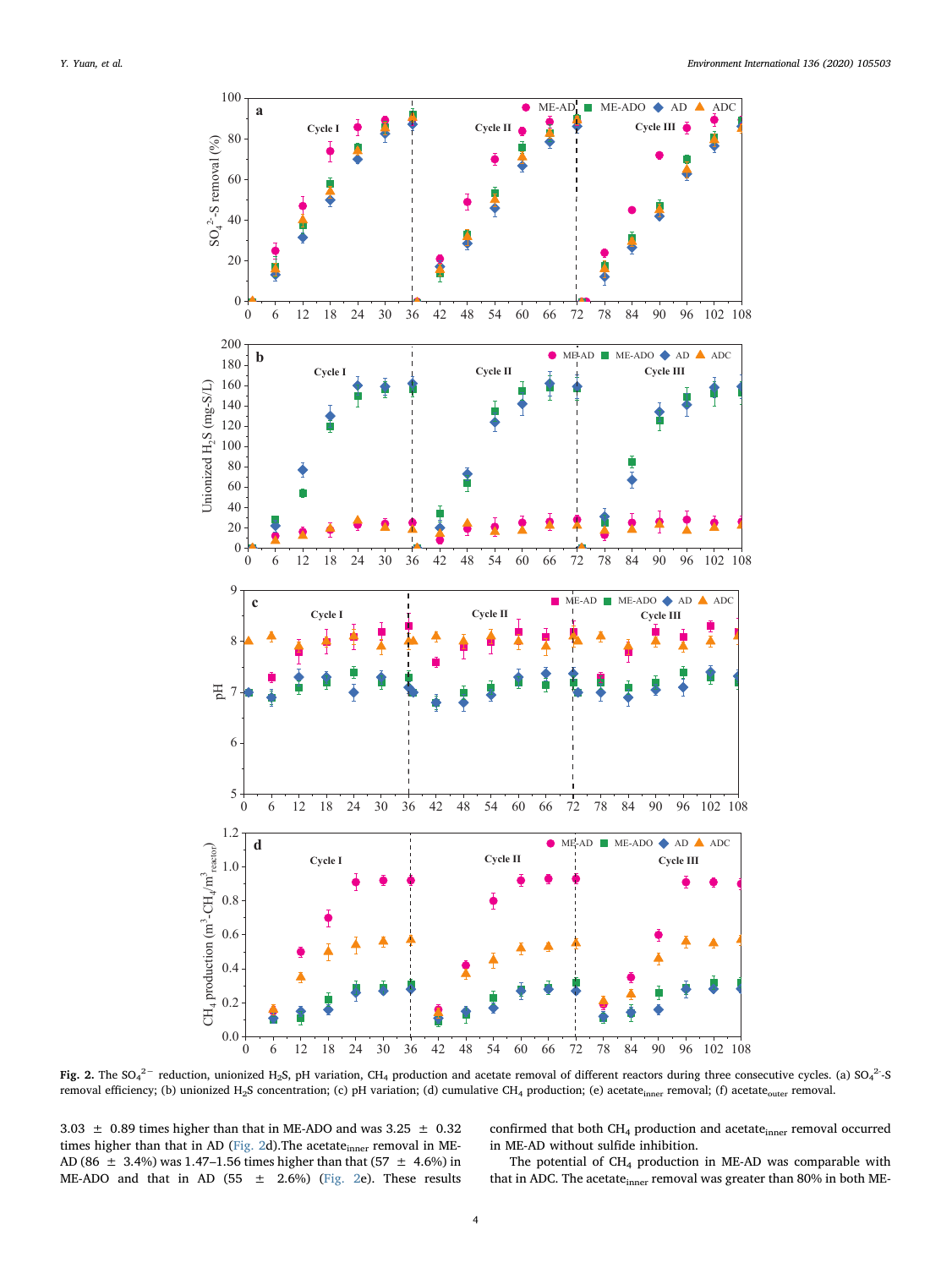

AD and ADC, and there were no significant differences in acetate<sub>inner</sub> removal between reactors ([Fig. 2](#page-3-0)e). However, the maximum cumulative CH<sub>4</sub> production in ME-AD was 1.56  $\pm$  0.33 time higher than that in ADC [\(Fig. 2](#page-3-0)d). These results suggested that MEC increased the amount of substrates available for MPB to produce more CH<sub>4</sub>. Compared with the open circuit (ME-ADO), more than 3 times higher  $CH<sub>4</sub>$  production was observed in ME-AD, which indicated that the supplied electrical energy could enhance  $CH<sub>4</sub>$  production.

 $Acetate<sub>outer</sub>$  removal in outer cylinders of all reactors was also analyzed to evaluate the role of the anode [\(Fig. 2f](#page-3-0)). Acetate $_{\text{outer}}$  removal in ME-AD was 76  $\pm$  3.2%, while acetate<sub>outer</sub> removal in ME-ADO, AD and ADC was only 9.5  $\pm$  2.2%, 11.1  $\pm$  1.9% and 8.4  $\pm$  1.5%, respectively. The differences in acetate<sub>outer</sub> removal among these reactors could be the result of anodic oxidation by exoelectrogens [\(Zhao et al.,](#page-9-14) [2014; Liu et al., 2016](#page-9-14)). The high acetate<sub>outer</sub> removal in ME-AD indicated that elelctrohydrogenesis of bioanode could make full use of acetate. Therefore, we hypothesized that the additional substrate in inner cylinder (AD zone) might be the generated  $H_2$  at the cathode. These results indicated that the role of the MEC was to not only control sulfide inhibition, but also enhance  $CH_4$  production via providing substrate electrons.

### 3.2. Sulfur balance and substrate electrons consumption

The sulfur balance was shown in [Fig. 3](#page-5-0)(a). The amount of sulfur in the reactors mainly consisted of ionized HS<sup>−</sup>, unionized H2S, gaseous H<sub>2</sub>S and residual SO<sub>4</sub><sup>2-</sup> in the effluent (eff.-SO<sub>4</sub><sup>2-</sup>). The proportion of  $SO_4^2$ <sup>-</sup> reduced to total sulfide (Ionized HS<sup>-</sup>+Unionized  $H<sub>2</sub>S$  + Gaseous  $H<sub>2</sub>S$ ) accounted for around 94% in all the reactors. The proportion of gaseous  $H_2S$  was 3.2–4.4% of total sulfide in the reactors, whereas aqueous sulfide (Ionized HS<sup>−</sup> + Unionized H<sub>2</sub>S) accounted for 87.2–91.6%. However, unionized  $H_2S$  as the inhibitor of methanogenesis only accounted for about 4.8  $\pm$  1.2% in ME-AD which was much

lower than that in ME-ADO (33.2  $\pm$  3.5%) and that in AD  $(31.8 \pm 4.2\%)$ . The sulfur species in ME-AD were similar to those in ADC under weak alkaline condition. These results confirmed that the aqueous sulfides were mainly present in the ionized HS<sup>−</sup> form due to the integration of MEC in AD.

The substrate electrons (in terms of COD) consumption in both inner cylinder and outer cylinder of these reactors were analyzed. The  $CH<sub>4</sub>$ production in ME-AD was 1.56  $\pm$  0.33 time larger than that in ADC, suggested that ME-AD utilized more substrate electrons than ADC. To prove this, we began with the assumption that acetate was the only substrate electron because no other organic compounds were detected. Then we divided the thermodynamic electronsinner consumption (TEC) for CH<sub>4</sub> production and SO<sub>4</sub><sup>2-</sup> reduction by the practical electrons<sub>inner</sub> consumed (PEC). Calculation produced a ratio of  $127.2 \pm 6.2\%$  (TEC/ PEC) in ME-AD, which was over 100% ([Fig. 3](#page-5-0)b), showing that a portion of electrons (at least 27%) was inorganic substrate generated from MEC. After that, we calculated the electrons practically consumed including electrons<sub>outer</sub>. The ratio of TEC to the sum of electrons<sub>inner</sub> and electrons<sub>outer</sub> practically consumed (SEC) (TEC/SEC) was 93.5  $\pm$  3.2% (ME-AD) ([Fig. 3c](#page-5-0)), indicating that electrons<sub>outer</sub> were converted into  $H_2$ via MEC which accounted for a portion of substrates electrons for AD. These results were consistent with the fact the electron transfer pathway from acetate to hydrogen could be introduced by bioelectrolysis ([Lu et al., 2012; Villano et al., 2013; Cai et al., 2016; Zou and](#page-8-18) [He, 2018](#page-8-18)).

# 3.3. Microbial community structure and pathways for  $CH_4$  formation

The microbial communities were analyzed at the end of the experiment to compare community structure, diversity, and function in the four reactors (AD, ME-ADO, ME-AD, and ADC). The microbial communities of ME-AD sludge had the richest diversity among all the reactors, with the Shannon index of 4.39 (Table. S1), which indicated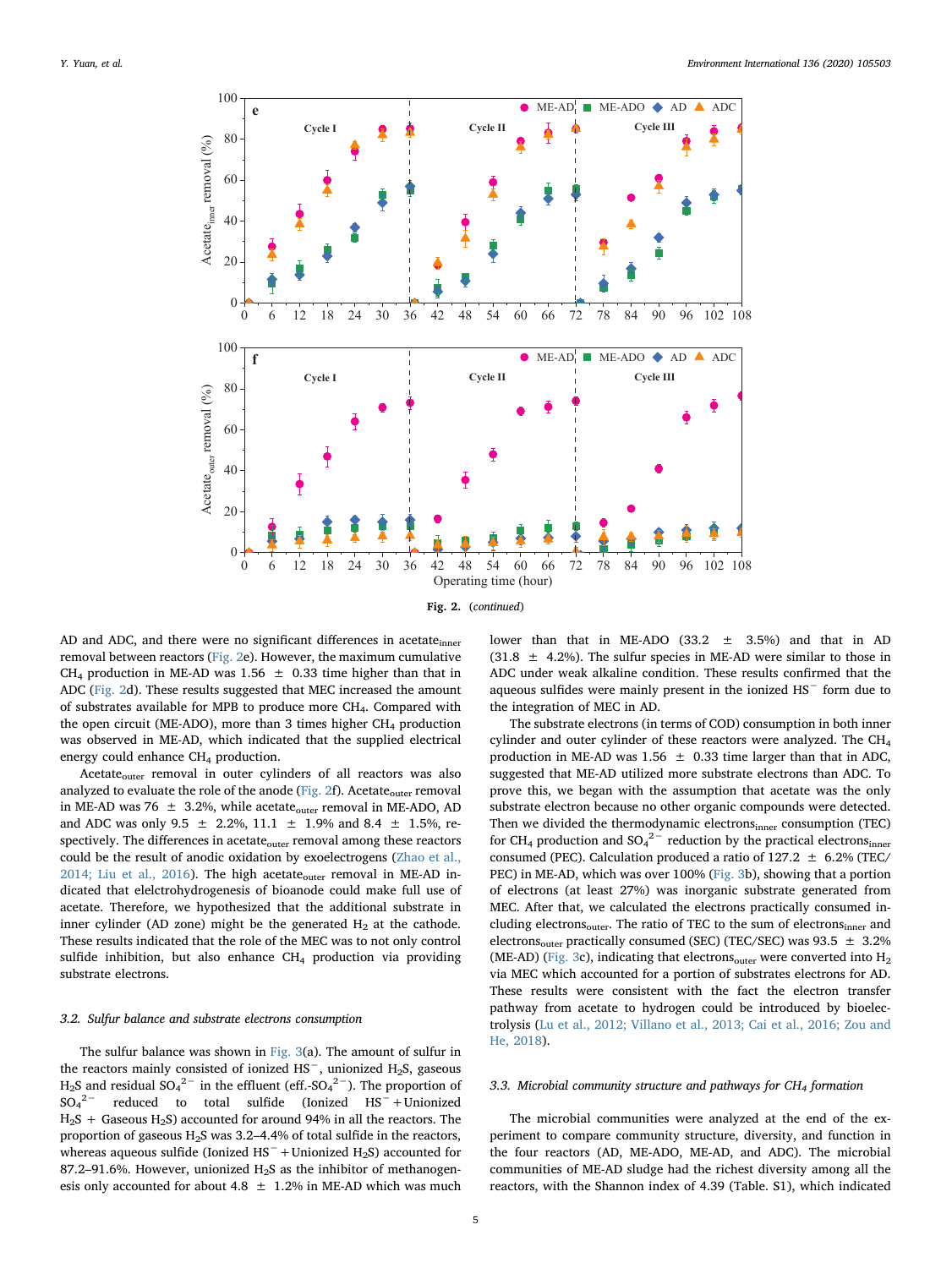<span id="page-5-0"></span>

Fig. 3. The sulfur balance and substrate electrons consumption. (a) sulfur balance; (b) TEC/PEC; (c) TEC/SEC.

<span id="page-5-1"></span>

Fig. 4. Microbial communities of the reactors at Phylum (a), Class (b), Genus (c) levels, and (d) Main microbial pathways.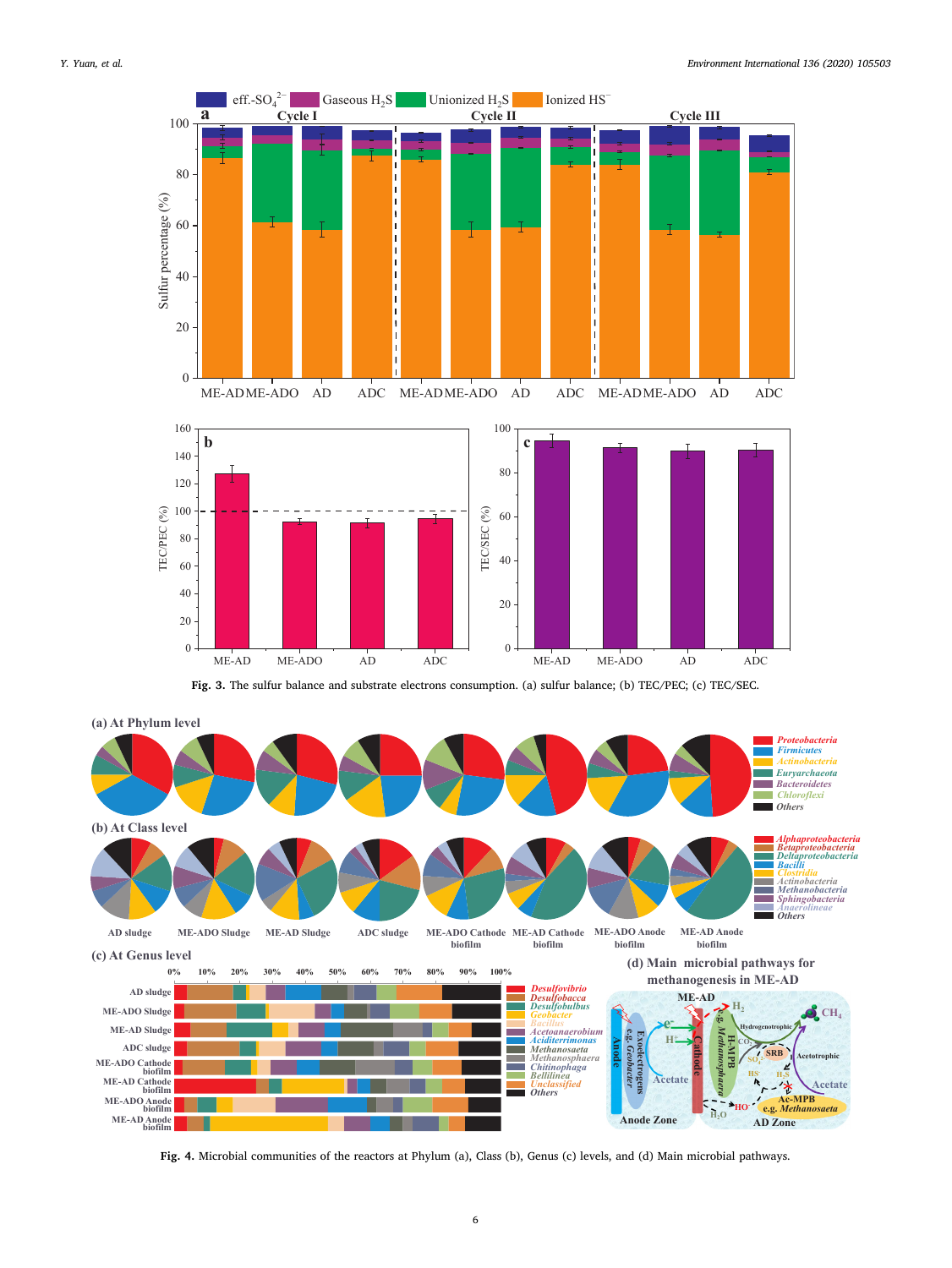<span id="page-6-0"></span>

Fig. 5. Current density and coulombic efficiency (a), and polarization curve (b) in ME-AD reactor during the three consecutive cycles.

that more biochemical reactions might occur in ME-AD. Shannon index showed the anode and cathode biofilm in ME-AD hold the relatively lower diversity (2.13 and 2.32) than that of ME-ADO, indicating the selective enrichment of some specific bacteria by electrochemical stimulation. The bacterial community abundances of among the eight biomass samples (i.e. sludge in AD, ME-ADO, ME-AD and ADC, cathode biofilm in ME-ADO and ME-AD, anode biofilm in ME-ADO and ME-AD) were identified at the phylum level ([Fig. 4a](#page-5-1)). The main difference among these samples was the different distribution of phylum Proteobacteria, Firmicutes, Actinobacteria, Euryarchaeota, Bacteroidetes, and Chloroflexi. Anode and cathode biofilm of ME-AD obviously enriched Proteobacteria (49.3% and 46.4%) compared with that of ME-ADO (27.6% and 23.8%). Proteobacteria include a diversity of electroactive and sulfur-metabolizing microbes ([Bond et al., 2002](#page-8-6)). Euryarchaeota enriched in the ME-AD sludge (15.6%) and ADC sludge (11.21%), which accounted for 8.3% and 9.5% in the AD sludge and ME-ADO sludge, respectively. Euryarchaeota included methanogens which were usually responsible for  $CH_4$  production in an anaerobic reactor [\(Antwi](#page-8-19) [et al., 2017](#page-8-19)). At the class level [\(Fig. 4](#page-5-1)b), Deltaproteobacteria dominated in anode and cathode biofilm of ME-AD, which accounted for 49.5% and 44.6% of the class. Deltaproteobacteria could improve the efficiency of the electron transfer between bacteria and electrode [\(Wang et al.,](#page-9-3) [2017\)](#page-9-3). In addition, higher abundances of Methanobacteria (15.5% and 13.6%) were observed in ME-AD and ADC sludge compared with the ME-ADO and AD sludge.

To further understand the function of microbial communities in

different reactors, the bacterial community abundances were classified at genus level [\(Fig. 4](#page-5-1)c). The distribution of dominant genus in the cathode biofilm showed a significant difference between the ME-ADO and the ME-AD reactors. Desulfovibrio and Desulfobacca accounted for 25.3% and 4.3% in cathode biofilm of ME-AD, respectively, whereas 2.5% and 13.1% in cathode biofilm of ME-ADO. Desulfovibrio and Desulfobacca as SBR belonged to Deltaproteobacteria which were capable of reducing  $SO_4^2$ <sup>-</sup> to  $S^2$ <sup>-</sup> in anaerobic condition ([Kaksonen et al., 2004;](#page-8-20) [Muyzer and Stams, 2008; Sun et al., 2018\)](#page-8-20). Desulfovibrio as an electroactive and hydrogentrophic SRB for  $SO_4^2$ <sup>-</sup> reduction was found in many MEC systems ([Zhao et al., 2009; Rago et al., 2015; Blázquez,](#page-9-15) [et al., 2016\)](#page-9-15). The Desulfovibrio could grow on the cathode and drive  $SO_4^2$ <sup>-</sup> reduction at pH ranging from 4.5 to 10.5 [\(Liang et al., 2013](#page-8-14)). Desulfovibrio was selectively enriched on the cathode of ME-AD (with voltage), which could utilize H<sub>2</sub> as substrate for  $SO_4^2$ <sup>-</sup> reduction, thereby increasing the acetate substrate for MPB. However, Desulfobacca as acetotrophic SRB dominated on the cathode of ME-ADO (without voltage). The Desulfobacca also dominated in ME-ADO sludge (16.3%), AD sludge (14.6%) and ADC sludge (15.7%) for reducing SO<sub>4</sub><sup>2</sup> –. Among MPB, Methanosaeta and Methanosphaera accounted for 8.08% and 2.13% in AD sludge, 7.12% and 1.32% in ME-ADO sludge, 16.54% and 9.65% in ME-AD sludge, 11.32% and 2.52% in ADC sludge, respectively. Methanosaeta as acetotrophic MPB was obligate to utilize acetate as substrate for CH<sub>4</sub> production [\(Demirel and Scherer, 2008;](#page-8-21) [Yang et al., 2015](#page-8-21)). Methanosphaera was classified into the hydrogenotrophic MPB which could produce  $CH_4$  from  $H_2$  and  $CO_2$  ([Demirel](#page-8-21)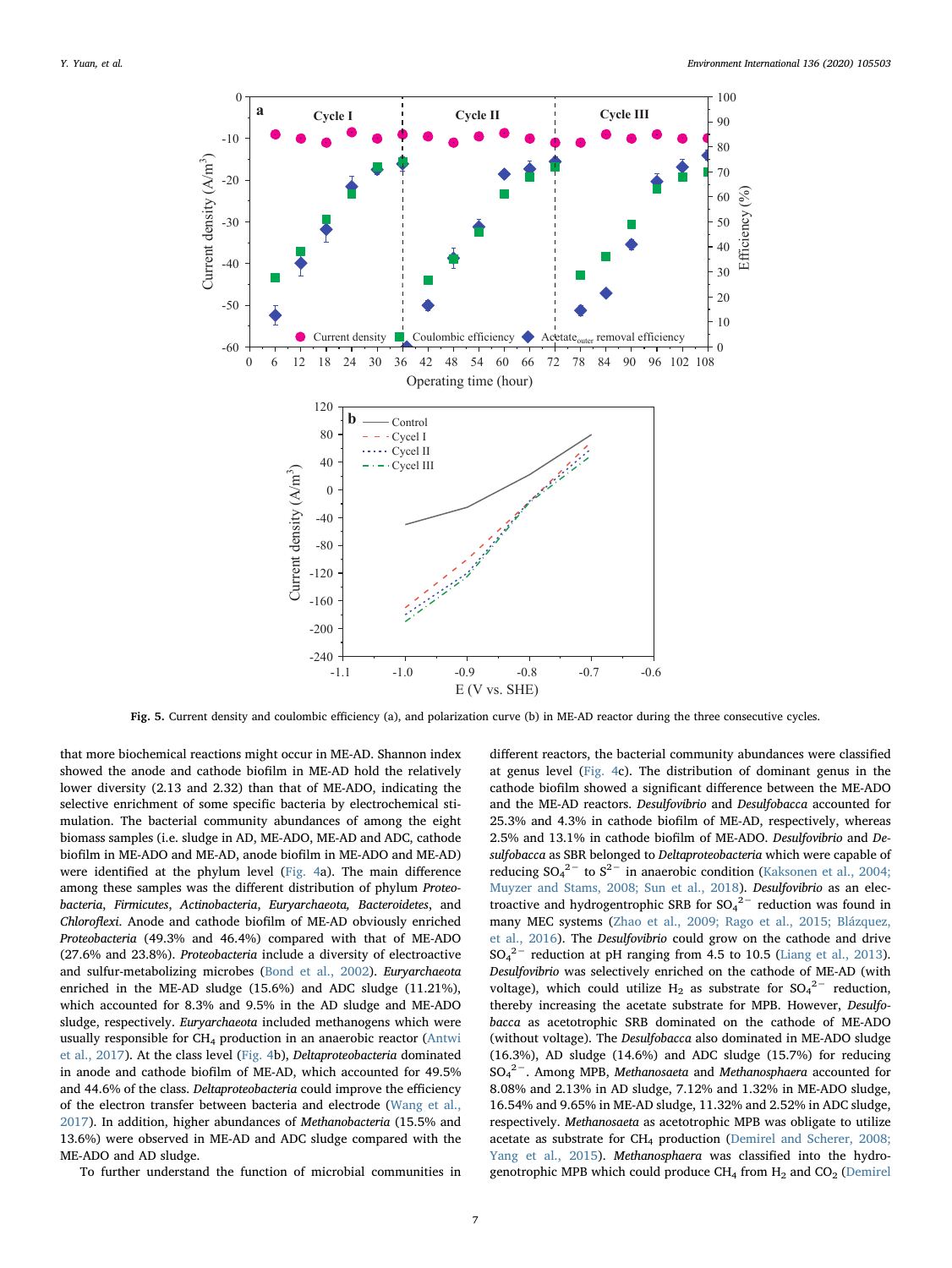[and Scherer, 2008](#page-8-21)). Methanosaeta and Methanosphaera were obviously higher in the ME-AD sludge than those in AD, ME-ADO and ADC sludge, which was in accordance with the higher  $CH<sub>4</sub>$  production in the ME-AD reactor. Other exoelectrogens (e.g. Geobacter) were enriched, especially on the anode and cathode of ME-AD, which were responsible for transferring electrons between the electrodes [\(Cai, et al., 2018\)](#page-8-22).

We proposed two possible microbial pathways which mainly con-tributed to the CH<sub>4</sub> production in ME-AD reactor ([Fig. 4d](#page-5-1)): (i) The hydrogentrophic MPB (e.g. Methanosphaera) enriched in the ME-AD reactor indicated that generated hydrogen could be utilized as an extra substrate for  $CH_4$  formation; (ii) The acetotrophic MPB (e.g. Methanosaeta) showed a higher abundance in the ME-AD reactor, suggesting that acetotrophic methanogenesis was also enhanced for  $CH<sub>4</sub>$  production.

# 3.4. Bioelectrochemical analysis of anode and cathode

A potential mechanism for enhancement of  $CH_4$  production in ME-AD was that introducing a MEC system controlled sulfide inhibition and provided additional substrate electrons for generating more CH4. Organic matter (acetate) was converted into electrons at the anode and the applied voltage was utilized to generate  $H_2$  at the cathode. To further understand the contribution of the MEC in ME-AD, volumetric current density and coulombic efficiency were analyzed ([Fig. 5](#page-6-0)). At a fixed cathode potential of −0.8 V, an average volumetric current density reached  $-9.5$  A/m<sup>3</sup> ([Fig. 5](#page-6-0)a). The current density maintained stable during the entire test. Anode potential was less than −0.34 mV during the test, suggesting that the anode maintained its electroactivity of acetate oxidation. Coulombic efficiency increased from 27.5% to 71.7% with the increase of acetate<sub>outer</sub> removal from 12.6% to 74.5% ([Fig. 5a](#page-6-0)), indicating that the contribution of the anode converting acetate<sub>outer</sub> into electrons was enhanced with time. There was no obvious difference in  $SO_4^2$ <sup>-</sup> reduction efficiency among these reactors, but the CH4 production in ME-AD was 1.56–3.03 times higher than that in other reactors. These results illustrated that the inner cylinder (AD zone) of ME-AD used extra substrate electrons, which created via the anode in outer cylinder. In this study,  $H_2$  was detected only during the initial hours. Even though not detected in the later test,  $H_2$  as an intermediate product could be used in-situ by hydrogenotrophic MPB ([Blázquez et al., 2016; Luo et al., 2017](#page-8-23)). The hydrogenotrophic MPB and SRB were enriched substantially in ME-AD, resulting in minor detection of  $H<sub>2</sub>$ .

Polarization curves of the cathode in ME-AD reactor were analyzed at the end of each cycle [\(Fig. 5b](#page-6-0)). A cathode without inoculum served as the reference group. The cathode in ME-AD during the three cycles had similar current densities, which were higher than that of the reference cathode. At a cathode potential of −0.80 V, the current density  $(-19 \text{ A/m}^3)$  of cathode in ME-AD was higher than that  $(-0.45 \text{ A/m}^3)$ of the reference cathode [\(Fig. 5](#page-6-0)b), indicating the formation of the cathodic biofilm. The cathodic biofilm could accelerate the electron transfer and modify the cathode surface towards more efficient  $H_2$ evolution ([Yu et al., 2011; Pozo et al., 2016; Lin et al., 2019](#page-9-16)).

# 3.5. Practical implication

This work proposed a new way for efficient  $CH_4$  production from  $\mathrm{SO_4}^{2-}$ -rich wastewater by using an anaerobic reactor with built-in ME. The anode chamber could use the organic wastewater to generate electrons, and  $H_2$  was generated in-situ on the cathode in the AD chamber which could be controlled with a selective applied voltage. It was worth evaluating the input energy recovery efficiency as additional cost. The input energy of the ME-AD reactor was calculated in terms of electrical energy invested per volume  $(m^3)$  of increased production of  $CH<sub>4</sub>$  compared to the AD reactor (Increased  $CH<sub>4</sub>$  production  $(0.63 \pm 0.1 \text{ m}^3\text{-CH}_4/\text{m}_{\text{reactor}}^3) = \text{CH}_4$  production  $(0.91 \pm 0.13 \text{ m}^3$  $CH_4/m_{\text{reactor}}^3$  of the ME-AD reactor − CH<sub>4</sub> production

 $(0.28 \pm 0.11 \text{ m}^3\text{-} \text{CH}_4/\text{m}_{\text{reactor}}^3)$  of the AD reactor). The input energy of the ME-AD reactor was 0.30 kWh/m<sup>3</sup>-CH<sub>4</sub> (U  $\times$  I  $\times$  T/Y, U = 0.6 V;  $I = 9.5$  A/m<sup>3</sup>; T = 36 h; Y = 0.63  $\pm$  0.1 m<sup>3</sup>-CH<sub>4</sub>/m<sub>reactor</sub>) in one batch, overall electricity cost was  $0.02 \text{ }\epsilon/m^3\text{-CH}_4 \text{ } (0.01 \epsilon/m^3\text{-} \text{er}_\text{reactor})$  (the average price of electricity in China =  $0.07 \text{ } \in/kWh$ ). In the ME-AD reactor, the increased CH<sub>4</sub> production was 0.63  $\pm$  0.1 m<sup>3</sup>-CH<sub>4</sub>/m<sub>reactor</sub> in one batch, corresponding to 0.21  $\epsilon/m_{\text{reactor}}^3$  (the average price of natural gas in China =  $0.34 \text{ }\epsilon/\text{m}^3\text{-CH}_4$ ). The cost of the increased CH<sub>4</sub> production in the ME-AD reactor was almost 20 times higher than that of electrical consumption.

The economic analysis indicated that introduction of MEC in AD totally self-covered the cost caused by electrical energy input. Hence, the benefits of the ME-AD system should not be only focused on  $CH<sub>4</sub>$ recovery but also on the efficient treatment of  $SO_4^2$ <sup>-</sup>-rich wastewater. The COD removal in ME-AD reactor was significantly higher than that in the AD reactor, which facilitated the reduction of COD loading for the following treatment processes.  $SO_4^2$ <sup>-</sup> was efficiently converted into dissolved sulfide for avoiding more gaseous  $H_2S$  generation. The dissolved sulfide could be oxidized to elemental sulfur  $(S^0)$  (an important sulfur source) in a subsequent sulfide oxidation process [\(Chen et al.,](#page-8-24) [2016; Huang et al., 2018; Guerrero and Zaiat, 2018](#page-8-24)). Moreover, the ME-AD process could be more competitive as the applied voltage supplied by renewable energy devices such as a solar cell ([Blázquez et al., 2016;](#page-8-23) [Liu et al., 2016](#page-8-23)). The ME-AD system for treating  $SO_4^2$ <sup>-</sup>-rich wastewater had two distinct advantages: (i) Unionized  $H_2S$  could be effectively converted into ionized HS<sup>−</sup> which relieved toxicity toward methanogenesis; (ii) The  $CH_4$  production could be significantly enhanced with the generation of  $H_2$  at the cathode.

In previous works, bioelectrochemical systems were developed for SO4 <sup>2</sup><sup>−</sup> removal [\(Luo et al., 2014; Pozo et al., 2016; Blázquez et al.,](#page-8-25) [2016\)](#page-8-25), which could be employed as a pretreatment unit for AD to provide an alternative approach of avoiding the sulfide inhibition. However, keeping the sulfur in the system as in this work may receive additional benefit. As known, ammonium  $(NH_4^+)$  usually exists in the AD effluent and is required to be removed in the following processes. The generated HS<sup>−</sup> from AD can be used as an inorganic electron donor for denitrification which produces much less sludge compared to the organics as electron donors ([Wang et al., 2009a; Wu et al., 2020](#page-9-17)). Recently, [Zhang and Angelidaki \(2015\)](#page-9-18) developed a biopolar MEC system, which could simultaneously recover  $SO_4^2$  and NH<sub>4</sub><sup>+</sup> from wastewater. In the case of coupling this system with AD, the post nitrogen removal process can be saved. However, the realization of this system strongly relies on a proper downstream industry to condense and purify the recovered chemicals. As a comparison, the ME-AD system just makes moderate modifications for the previous system, which is likely easier to be applied in the future.

Besides sulfide, free ammonia ( $NH<sub>3</sub>$ ) is another inhibition factor for CH<sub>4</sub> production in AD system ([Liu et al., 2019](#page-8-26)). The pKa of NH<sub>3</sub>/NH<sub>4</sub><sup>+</sup> is known as 8.95 (35 °C) [\(Martinelle and Häggström, 1997\)](#page-9-19), indicating the pH in the ME-AD system should be controlled without being too high. However, as the pKa distance between H<sub>2</sub>S/HS<sup>-</sup> (6.83, 35 °C) and  $NH_3/NH_4$ <sup>+</sup> is over 2 units, the pH control would not be that difficult. The alkalinity production rate in MEC system is strongly associated with the current density. The development of the real-time pH control system by adjusting the current density is therefore warranted in the future.

### 4. Conclusion

Under  $SO_4^2$ <sup>-</sup>-rich condition, MEC could create weak alkaline conditions in an anaerobic reactor to significantly decrease the unionized  $H<sub>2</sub>S$  that was the main factor inhibiting anaerobic digestion. The CH<sub>4</sub> production in the ME-AD system was much higher than that in the controls (no electrodes or no applied voltage) with and without alkaline-pH control. MEC increased the amount of substrates available for anaerobic digestion, thereby enhancing the  $CH<sub>4</sub>$  production in the ME-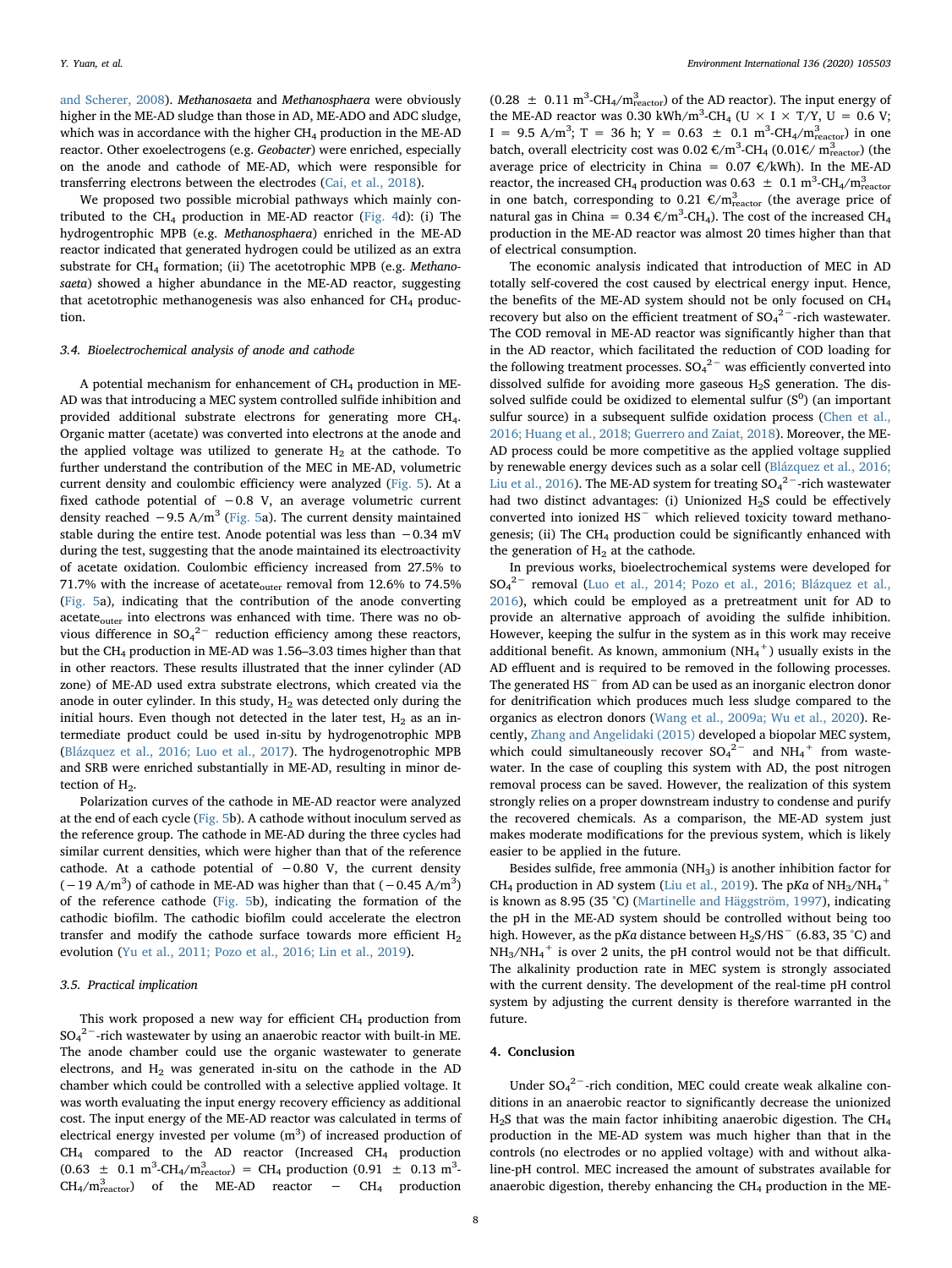AD system. Acetotrophic and hydrogenotrophic MPB were enriched in the sludge and cathode biofilm, respectively. Acetotrophic and hydrogenotrophic methanogenesis were the two major pathways for CH4 formation in the ME-AD system. The additional revenue of the ME-AD system from increased CH<sub>4</sub> production could cover the energy input in the form of electricity. This research suggested that MEC has the potential to be an alternative strategy for controlling sulfide inhibition and enhancing  $CH_4$  production in anaerobic digestion of organic wastewater containing sulfate.

# CRediT authorship contribution statement

Ye Yuan: Conceptualization, Writing - original draft, Data curation, Visualization. Haoyi Cheng: Methodology, Writing - review & editing. Fan Chen: Methodology, Data curation. Yiqian Zhang: Supervision. Xijun Xu: Supervision. Cong Huang: Investigation. Chuan Chen: Investigation. Wenzong Liu: Writing - review & editing. Cheng Ding: Writing - review & editing. Zhaoxia Li: Writing - review & editing. Tianming Chen: Supervision, Resources, Writing - review & editing. Aijie Wang: Supervision, Writing - review & editing.

# Declaration of Competing Interest

The authors declare that they have no known competing financial interests or personal relationships that could have appeared to influence the work reported in this paper.

### Acknowledgements

We gratefully acknowledge the financial support by National Natural Science Foundation of China (NSFC, Grant No. 51608467, 51808166), by Youth Innovation Promotion Association CAS, by Open Project of Key Laboratory of Environmental Biotechnology, CAS (Grant No. kf2016005), by Open Project of State Key Laboratory of Urban Water Resource and Environment (Grant No. QA201716), by Joint Open Fund of Jiangsu Collaborative Innovation Center for Ecological Building Material and Environmental Protection Equipments and Key Laboratory for Advanced Technology in Environmental Protection of Jiangsu Province, by the Natural Science Foundation of the Jiangsu Higher Education Institutions of China (Grant No. 19KJB610027).

### Appendix A. Supplementary material

Supplementary data to this article can be found online at [https://](https://doi.org/10.1016/j.envint.2020.105503) [doi.org/10.1016/j.envint.2020.105503.](https://doi.org/10.1016/j.envint.2020.105503)

### References

- <span id="page-8-11"></span>APHA (American Public Health Association), 2012. Standard Methods for the Examination of Water and Wastewater. 22 ed. (Washington, DC).
- <span id="page-8-19"></span>[Antwi, P., Li, J.Z., Boadi, P.O., Meng, J., Shi, E., Xue, C., Zhang, Y.P., Ayivi, F., 2017.](http://refhub.elsevier.com/S0160-4120(19)34543-X/h0010) [Functional bacterial and archaeal diversity revealed by 16S rRNA gene pyr](http://refhub.elsevier.com/S0160-4120(19)34543-X/h0010)[osequencing during potato starch processing wastewater treatment in an UASB.](http://refhub.elsevier.com/S0160-4120(19)34543-X/h0010) [Bioresour. Technol. 235, 348](http://refhub.elsevier.com/S0160-4120(19)34543-X/h0010)–357.
- <span id="page-8-23"></span>[Blázquez, E., Gabriel, D., Baeza, J.A., Guisasola, A., 2016. Treatment of high-strength](http://refhub.elsevier.com/S0160-4120(19)34543-X/h0015) [sulfate wastewater using an autotrophic biocathode in view of elemental sulfur re](http://refhub.elsevier.com/S0160-4120(19)34543-X/h0015)[covery. Water Res. 105 \(15\), 395](http://refhub.elsevier.com/S0160-4120(19)34543-X/h0015)–405.
- [Blázquez, E., Baeza, J.A., Gabriel, D., Guisasola, A., 2019. Treatment of real](http://refhub.elsevier.com/S0160-4120(19)34543-X/h0020) flue gas [desulfurization wastewater in an autotrophic biocathode in view of elemental sulfur](http://refhub.elsevier.com/S0160-4120(19)34543-X/h0020) [recovery: Microbial communities involved. Sci. Total Environ. 657, 945](http://refhub.elsevier.com/S0160-4120(19)34543-X/h0020)–952.
- <span id="page-8-6"></span>[Bond, D.R., Holmes, D.E., Tender, L.M., Lovley, D.R., 2002. Electrode-reducing micro](http://refhub.elsevier.com/S0160-4120(19)34543-X/h0025)[organisms that harvest energy from marine sediments. Science 295 \(5554\), 483](http://refhub.elsevier.com/S0160-4120(19)34543-X/h0025)–485.
- <span id="page-8-0"></span>[Cai, W.W., Han, T.T., Guo, Z.C., Varrone, C., Wang, A.J., Liu, W.Z., 2016. Methane](http://refhub.elsevier.com/S0160-4120(19)34543-X/h0030) [production enhancement by an independent cathode in integrated anaerobic reactor](http://refhub.elsevier.com/S0160-4120(19)34543-X/h0030) [with microbial electrolysis. Bioresour. Technol. 208, 13](http://refhub.elsevier.com/S0160-4120(19)34543-X/h0030)–18.
- <span id="page-8-22"></span>[Cai, W.W., Liu, W.Z., Zhang, Z.J., Feng, K., Ren, G., Pu, C.L., Sun, H.S., Li, J.Q., Deng, Y.,](http://refhub.elsevier.com/S0160-4120(19)34543-X/h0035) [Wang, A.J., 2018. mcrA sequencing reveals the role of basophilic methanogens in a](http://refhub.elsevier.com/S0160-4120(19)34543-X/h0035) [cathodic methanogenic community. Water Res. 136, 192](http://refhub.elsevier.com/S0160-4120(19)34543-X/h0035)–199.
- <span id="page-8-1"></span>Cetecioglu, Z., Dolfi[ng, J., Taylor, J., Purdy, K.J., Eyice, Ö., 2019. COD/sulfate ratio does](http://refhub.elsevier.com/S0160-4120(19)34543-X/h0040) not aff[ect the methane yield and microbial diversity in anaerobic digesters. Water](http://refhub.elsevier.com/S0160-4120(19)34543-X/h0040) [Res. 155, 444](http://refhub.elsevier.com/S0160-4120(19)34543-X/h0040)–454.
- <span id="page-8-10"></span>[Chen, C., Wang, A.J., Ren, N.Q., Lee, D.J., Lai, J.Y., 2009. High-rate denitrifying sul](http://refhub.elsevier.com/S0160-4120(19)34543-X/h0045)fide [removal process in expanded granular sludge bed reactor. Bioresour. Technol. 100](http://refhub.elsevier.com/S0160-4120(19)34543-X/h0045) [\(7\), 2316](http://refhub.elsevier.com/S0160-4120(19)34543-X/h0045)–2319.
- <span id="page-8-24"></span>[Chen, F., Yuan, Y., Chen, C., Zhao, Y.K., Tan, W.B., Huang, C., Xu, X.J., Wang, A.J., 2016.](http://refhub.elsevier.com/S0160-4120(19)34543-X/h0050) [Investigation of colloidal biogenic sulfur](http://refhub.elsevier.com/S0160-4120(19)34543-X/h0050) flocculation: optimization using response [surface analysis. J. Environ. Sci. \(China\) 42, 227](http://refhub.elsevier.com/S0160-4120(19)34543-X/h0050)–235.
- <span id="page-8-15"></span>[Chen, H., Wu, J., Liu, B., Li, Y.Y., Yasui, H., 2019. Competitive dynamics of anaerobes](http://refhub.elsevier.com/S0160-4120(19)34543-X/h0055) [during long-term biological sulfate reduction process in a UASB reactor. Bioresour.](http://refhub.elsevier.com/S0160-4120(19)34543-X/h0055) [Technol. 280, 173](http://refhub.elsevier.com/S0160-4120(19)34543-X/h0055)–182.
- <span id="page-8-7"></span>[Cheng, S., Logan, B.E., 2007. Sustainable and e](http://refhub.elsevier.com/S0160-4120(19)34543-X/h0060)fficient biohydrogen production via [electrohydrogenesis. Proc. Natl. Acad. Sci. 104 \(47\), 18871](http://refhub.elsevier.com/S0160-4120(19)34543-X/h0060)–18873.
- <span id="page-8-8"></span>[Coma, M., Puig, S., Pous, N., Balaguer, M.D., Colprim, J., 2013. Biocatalysed sulphate](http://refhub.elsevier.com/S0160-4120(19)34543-X/h0065) [removal in a BES cathode. Bioresour. Technol. 130, 218](http://refhub.elsevier.com/S0160-4120(19)34543-X/h0065)–223.
- <span id="page-8-9"></span>[Conway, B.E., Tilak, B.V., 2002. Interfacial processes involving electrocatalytic evolution](http://refhub.elsevier.com/S0160-4120(19)34543-X/h0070) and oxidation of  $H_2$ , and the role of chemisorbed H. Electrochim. Acta 47 (22), 3571–[3594](http://refhub.elsevier.com/S0160-4120(19)34543-X/h0070).
- [Dai, X.H., Hu, C.L., Zhang, D., Chen, Y.G., 2017. A new method for the simultaneous](http://refhub.elsevier.com/S0160-4120(19)34543-X/h0075) [enhancement of methane yield and reduction of hydrogen sul](http://refhub.elsevier.com/S0160-4120(19)34543-X/h0075)fide production in the [anaerobic digestion of waste activated sludge. Bioresour. Technol. 243, 914](http://refhub.elsevier.com/S0160-4120(19)34543-X/h0075)–921.
- <span id="page-8-21"></span>[Demirel, B., Scherer, P., 2008. The roles of acetotrophic and hydrogenotrophic metha](http://refhub.elsevier.com/S0160-4120(19)34543-X/h0080)[nogens during anaerobic conversion of biomass to methane: a review. Rev. Environ.](http://refhub.elsevier.com/S0160-4120(19)34543-X/h0080) [Sci. Bio/Technol. 7 \(2\), 173](http://refhub.elsevier.com/S0160-4120(19)34543-X/h0080)–190.
- [Dereli, R.K., van der Zee, F.P., Ozturk, I., van Lier, J.B., 2019. Treatment of cheese whey](http://refhub.elsevier.com/S0160-4120(19)34543-X/h0085) by a cross-fl[ow anaerobic membrane bioreactor: Biological and](http://refhub.elsevier.com/S0160-4120(19)34543-X/h0085) filtration perfor[mance. Environ. Res. 168, 109](http://refhub.elsevier.com/S0160-4120(19)34543-X/h0085)–117.
- <span id="page-8-13"></span>[Feng, Y.H., Zhang, Y.B., Chen, S., Quan, X., 2015. Enhanced production of methane from](http://refhub.elsevier.com/S0160-4120(19)34543-X/h0090) [waste activated sludge by the combination of high-solid anaerobic digestion and](http://refhub.elsevier.com/S0160-4120(19)34543-X/h0090) [microbial electrolysis cell with iron-graphite electrode. Chem. Eng. J. 259, 787](http://refhub.elsevier.com/S0160-4120(19)34543-X/h0090)–794.
- <span id="page-8-12"></span>[Gianico, A., Braguglia, C.M., Cesarini, R., Mininni, G., 2013. Reduced temperature hy](http://refhub.elsevier.com/S0160-4120(19)34543-X/h0095)[drolysis at 134 °C before thermophilic anaerobic digestion of waste activated sludge](http://refhub.elsevier.com/S0160-4120(19)34543-X/h0095) [at increasing organic load. Bioresour. Technol. 143, 96](http://refhub.elsevier.com/S0160-4120(19)34543-X/h0095)–103.
- [Guerrero, R.B.S., Zaiat, M., 2018. Wastewater post-treatment for simultaneous ammo](http://refhub.elsevier.com/S0160-4120(19)34543-X/h0100)[nium removal and elemental sulfur recovery using a novel horizontal mixed aerobic](http://refhub.elsevier.com/S0160-4120(19)34543-X/h0100)anoxic fixed-bed reactor confi[guration. J. Environ. Manage. 215, 358](http://refhub.elsevier.com/S0160-4120(19)34543-X/h0100)–365.
- [Hu, J.P., Zeng, C.P., Liu, G.L., Lu, Y.B., Zhang, R.D., Luo, H.P., 2019. Enhanced sulfate](http://refhub.elsevier.com/S0160-4120(19)34543-X/h0105) [reduction accompanied with electrically-conductive pili production in graphene](http://refhub.elsevier.com/S0160-4120(19)34543-X/h0105) oxide modifi[ed biocathodes. Bioresour. Technol. 282, 425](http://refhub.elsevier.com/S0160-4120(19)34543-X/h0105)–432.
- <span id="page-8-3"></span>[Hu, Y., Jing, Z.Q., Sudo, Y., Niu, Q.G., Du, J.R., Wu, J., Li, Y.Y., 2015. E](http://refhub.elsevier.com/S0160-4120(19)34543-X/h0110)ffect of influent COD/SO4 <sup>2</sup>– [ratios on UASB treatment of a synthetic sulfate-containing wastewater.](http://refhub.elsevier.com/S0160-4120(19)34543-X/h0110) [Chemosphere 130, 24](http://refhub.elsevier.com/S0160-4120(19)34543-X/h0110)–33.
- [Huang, C., Liu, W.Z., Li, Z.L., Zhang, S.M., Chen, F., Yu, H.R., Shao, S.L., Nan, J., Wang,](http://refhub.elsevier.com/S0160-4120(19)34543-X/h0115) A.J., 2018. High recycling effi[ciency and elemental sulfur purity achieved in a bio](http://refhub.elsevier.com/S0160-4120(19)34543-X/h0115)film formed membrane fi[ltration reactor. Water Res. 130, 1](http://refhub.elsevier.com/S0160-4120(19)34543-X/h0115)–12. [Jing, Z., Hu, Y., Niu, Q., Liu, Y., Li, Y.-Y., Wang, X.C., 2013. UASB performance and](http://refhub.elsevier.com/S0160-4120(19)34543-X/h0120)
- <span id="page-8-16"></span>[electron competition between methane-producing archaea and sulfate-reducing](http://refhub.elsevier.com/S0160-4120(19)34543-X/h0120) [bacteria in treating sulfate-rich wastewater containing ethanol and acetate.](http://refhub.elsevier.com/S0160-4120(19)34543-X/h0120) [Bioresour. Technol. 137, 349](http://refhub.elsevier.com/S0160-4120(19)34543-X/h0120)–357.
- <span id="page-8-20"></span>[Kaksonen, A.H., Plumb, J.J., Franzmann, P.D., Puhakka, J.A., 2004. Simple organic](http://refhub.elsevier.com/S0160-4120(19)34543-X/h0125) [electron donors support diverse sulfate-reducing communities in](http://refhub.elsevier.com/S0160-4120(19)34543-X/h0125) fluidized-bed re[actors treating acidic metal- and sulfate-containing wastewater. FEMS Microbiol.](http://refhub.elsevier.com/S0160-4120(19)34543-X/h0125) [Ecol. 47 \(3\), 279](http://refhub.elsevier.com/S0160-4120(19)34543-X/h0125)–289.
- [Kiyuna, L.S.M., Fuess, L.T., Zaiat, M., 2017. Unraveling the in](http://refhub.elsevier.com/S0160-4120(19)34543-X/h0130)fluence of the COD/sulfate [ratio on organic matter removal and methane production from the biodigestion of](http://refhub.elsevier.com/S0160-4120(19)34543-X/h0130) [sugarcane vinasse. Bioresour. Technol. 232, 103](http://refhub.elsevier.com/S0160-4120(19)34543-X/h0130)–112.
- <span id="page-8-5"></span>[Li, W.C., Niu, Q.G., Zhang, H., Tian, Z., Zhang, Y., Gao, Y.X., Li, Y.Y., Nishimura, O., Yang,](http://refhub.elsevier.com/S0160-4120(19)34543-X/h0135) M., 2015. UASB treatment of chemical synthesis-based pharmaceutical wastewate [containing rich organic sulfur compounds and sulfate and associated microbial](http://refhub.elsevier.com/S0160-4120(19)34543-X/h0135) [characteristics. Chem. Eng. J. 260, 55](http://refhub.elsevier.com/S0160-4120(19)34543-X/h0135)–63.
- [Lin, X.Q., Li, Z.L., Liang, B., Zhai, H.L., Cai, W.W., Nan, J., Wang, A.J., 2019. Accelerated](http://refhub.elsevier.com/S0160-4120(19)34543-X/h0140) [microbial reductive dechlorination of 2,4,6-trichlorophenol by weak electrical sti](http://refhub.elsevier.com/S0160-4120(19)34543-X/h0140)[mulation. Water Res. 162, 236](http://refhub.elsevier.com/S0160-4120(19)34543-X/h0140)–245.
- <span id="page-8-14"></span>Liang, F.Y., Xiao, Y., Zhao, F., 2013. Eff[ect of pH on sulfate removal from wastewater](http://refhub.elsevier.com/S0160-4120(19)34543-X/h0145) [using a bioelectrochemical system. Chem. Eng. J. 218, 147](http://refhub.elsevier.com/S0160-4120(19)34543-X/h0145)–153.
- [Liu, D.D., Zhang, L., Chen, S., Buisman, C., ter Heijne, A., 2016. Bioelectrochemical en](http://refhub.elsevier.com/S0160-4120(19)34543-X/h0150)[hancement of methane production in low temperature anaerobic digestion at 10 °C.](http://refhub.elsevier.com/S0160-4120(19)34543-X/h0150) [Water Res. 99, 281](http://refhub.elsevier.com/S0160-4120(19)34543-X/h0150)–287.
- <span id="page-8-2"></span>[Liu, Y.W., Zhang, Y.B., Ni, B.J., 2015. Zero valent iron simultaneously enhances methane](http://refhub.elsevier.com/S0160-4120(19)34543-X/h0155) [production and sulfate reduction in anaerobic granular sludge reactors. Water Res.](http://refhub.elsevier.com/S0160-4120(19)34543-X/h0155) [75, 292](http://refhub.elsevier.com/S0160-4120(19)34543-X/h0155)–300.
- <span id="page-8-26"></span>[Liu, Y.W., Ngo, H.H., Guo, W.S., Peng, L., Wang, D.B., Ni, B.J., 2019. The roles of free](http://refhub.elsevier.com/S0160-4120(19)34543-X/h0160) [ammonia \(FA\) in biological wastewater treatment processes: a review. Environ. Int.](http://refhub.elsevier.com/S0160-4120(19)34543-X/h0160) [123, 10](http://refhub.elsevier.com/S0160-4120(19)34543-X/h0160)–19.
- <span id="page-8-18"></span>[Lu, L., Xing, D.F., Liu, B.F., Ren, N.Q., 2012. Enhanced hydrogen production from waste](http://refhub.elsevier.com/S0160-4120(19)34543-X/h0165) [activated sludge by cascade utilization of organic matter in microbial electrolysis](http://refhub.elsevier.com/S0160-4120(19)34543-X/h0165) [cells. Water Res. 46 \(4\), 1015](http://refhub.elsevier.com/S0160-4120(19)34543-X/h0165)–1026.
- <span id="page-8-17"></span>[Lu, X.Q., Zhen, G.Y., Ni, J.L., Hojo, T., Kubota, K., Li, Y.Y., 2016. E](http://refhub.elsevier.com/S0160-4120(19)34543-X/h0170)ffect of influent COD/ SO4 <sup>2</sup>– [ratios on biodegradation behaviors of starch wastewater in an up](http://refhub.elsevier.com/S0160-4120(19)34543-X/h0170)flow anae[robic sludge blanket \(UASB\) reactor. Bioresour. Technol. 214, 175](http://refhub.elsevier.com/S0160-4120(19)34543-X/h0170)–183.
- <span id="page-8-4"></span>[Lu, X.Q., Ni, J.L., Zhen, G.Y., Kubota, K., Li, Y.Y., 2018. Response of morphology and](http://refhub.elsevier.com/S0160-4120(19)34543-X/h0175) [microbial community structure of granules to in](http://refhub.elsevier.com/S0160-4120(19)34543-X/h0175)fluent  $\text{COD/SO}_4^2$  ratios in an upflow [anaerobic sludge blanket \(UASB\) reactor treating starch wastewater. Bioresour.](http://refhub.elsevier.com/S0160-4120(19)34543-X/h0175) [Technol. 256, 456](http://refhub.elsevier.com/S0160-4120(19)34543-X/h0175)–465.
- <span id="page-8-25"></span>[Luo, H.P., Fu, S.Y., Liu, G.L., Zhang, R.D., Bai, Y.P., Luo, X.N., 2014. Autotrophic bio](http://refhub.elsevier.com/S0160-4120(19)34543-X/h0180)cathode for high effi[cient sulfate reduction in microbial electrolysis cells. Bioresour.](http://refhub.elsevier.com/S0160-4120(19)34543-X/h0180) [Technol. 167, 462](http://refhub.elsevier.com/S0160-4120(19)34543-X/h0180)–468.
- [Luo, H.P., Teng, W.K., Liu, G.L., Zhang, R.D., Lu, Y.B., 2017. Sulfate reduction and](http://refhub.elsevier.com/S0160-4120(19)34543-X/h0185)